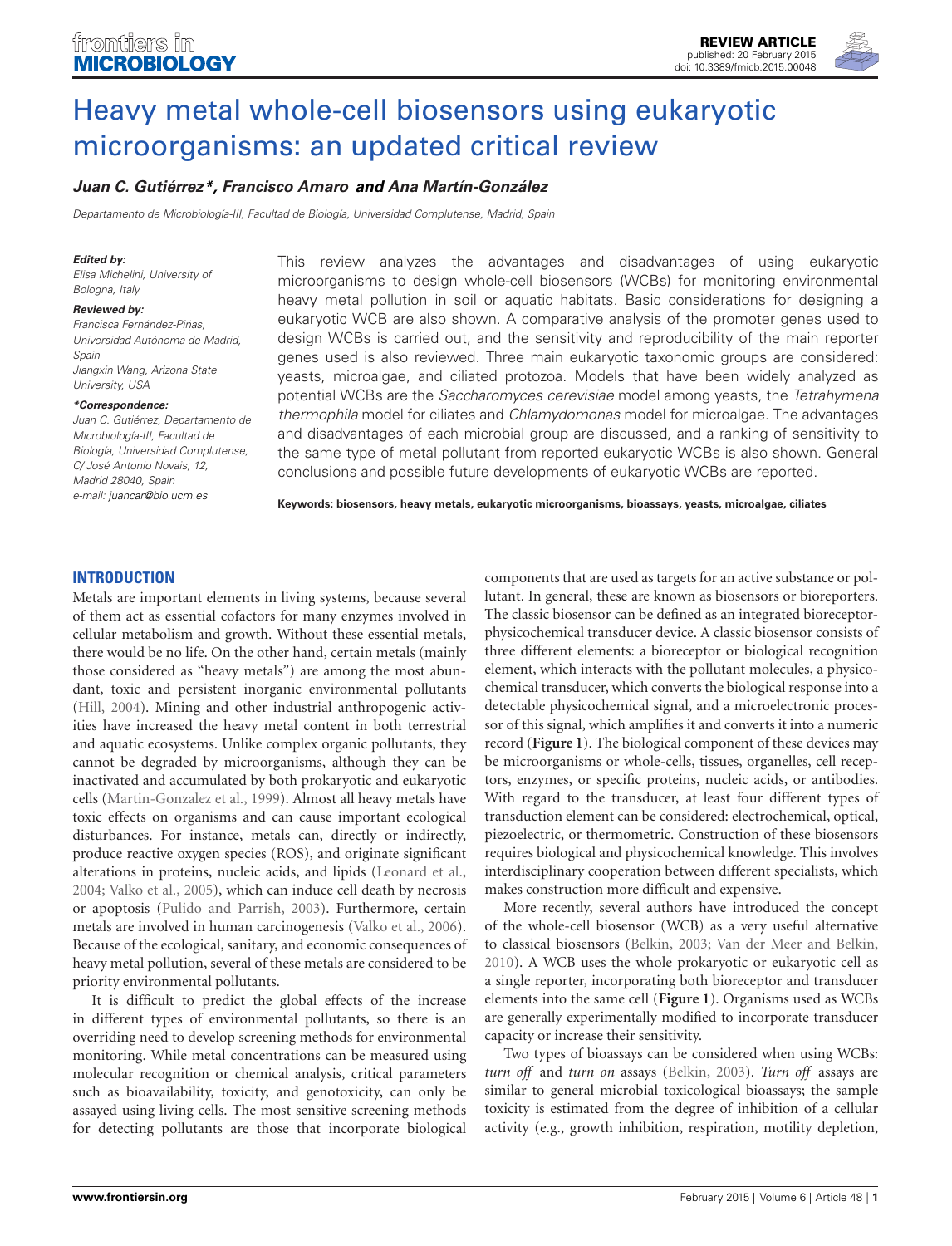

<span id="page-1-0"></span>**FIGURE 1 | Schematic representation of classic and whole-cell biosensor elements.**



<span id="page-1-1"></span>etc.), or a specific reporter gene expression. In these bioassays, the toxic concentration is proportional to the measurement of any cellular function inhibition (**[Figure 2](#page-1-1)**). In *turn on* assays, however, a quantifiable molecular reporter is fused to a specific gene promoter, known to be activated by the chemical or environmental pollutant. Therefore, the sample toxicity is proportional to the gene expression of the reporter molecule (**[Figure 2](#page-1-1)**).

These screening methods can be applied to detect the presence of any environmental pollutant causing general stress in cells or organisms present in the ecosystem, or a specific pollutant such as certain heavy metals. *Turn off* assays are more unspecific, because the signal decreases as a result of a broad range of cytotoxic effects, while *turn on* assays, based on an inducible gene expression, are usually more specific, as induction of the gene reporter only takes place when the pollutant is present. Their specificity will therefore depend on the degree of the gene promoter specificity to be opened by an exclusive pollutant of a chemically related group of pollutants. With respect to specificity, WCBs can be divided into effect- and compound-specific sensors [\(Yagi,](#page-7-3) [2007\)](#page-7-3). Effect-specific biosensors are stimulated by changes

in a physicochemical condition (e.g., pH, temperature, or osmotic changes) or pollutants that give rise to a specific type of toxicity (e.g., oxidative stress or protein damage). Compound-specific biosensors respond to only one type of pollutant or compounds with similar chemical features (e.g., any heavy metal). Other specificity-based classifications of WCBs are: (i) class-I biosensors that only respond to a specific or exclusive pollutant increasing the signal, (ii) class-II biosensors that respond to a specific cellular stress increasing the signal, and (iii) class-III biosensors that respond unspecifically to different pollutants or stress conditions.

With regard to the cellular type of WCB for detecting metals, about 85% of these are based on genetically modified bacteria [\(Magrisso et al.,](#page-6-5) [2008\)](#page-6-5), while ∼15% are based on eukaryotes. Of the 15% of eukaryotes biosensors, the majority of microorganisms are yeasts. In this review, only eukaryotic WCBs (including yeasts, microalgae, and protozoa) are considered. The advantages and disadvantages of these three types of eukaryotic microorganisms as heavy metal WCBs are discussed and compared. Likewise, we discuss on the different potential reporter molecules to be selected as the WCB transducer element.

# **REASONS FOR USING EUKARYOTIC MICROORGANISMS AS WCBs**

There are several good reasons for using eukaryotic microorganisms as WCBs. In the first place, the use of "microorganisms," prokaryotic or eukaryotic, is an advantage in itself. In order to get a sufficiently quantifiable signal from the WCB, a good level of biomass must be reached in a short time. This can be obtained using organisms with a high growth speed or short generation time, features that are almost exclusive to microorganisms. Another advantage of using microorganisms as WCBs is that most of them can be easily manipulated and grown on a wide variety of different media or culture types. Likewise, big advances in microbial genetic analysis methodology and the increase in genomic sequencing make the experimental modifications needed for introducing transduction capacity during WCB design easier. Furthermore, microorganisms are distributed all over the world, and occupy all known ecosystems, which constitutes a great advantage when the specialist is looking for particular microbial capacities for designing a specific WCB to detect a specific environmental pollutant.

Another advantage of "eukaryotic" microorganism is the possibility of using cells from three different taxonomic groups: fungi, microalgae, or protozoa. The "eukaryotic" characteristic is particularly important because, in general, WCBs try to detect potential environmental toxic substances for other eukaryotic organisms (including humans). The existence of a more similar metabolism, genome, and cellular organization in these eukaryotic biosensors with those organisms undergoing chemical pollution, makes the extrapolation and comparison of results more accurate and reliable.

#### **CONSTITUTIVE VERSUS INDUCIBLE EXPRESSION SYSTEMS**

A constitutive expression system generally uses a gene promoter that is highly expressed under normal conditions, which results in a high basal expression level of the reporter gene. During exposure of the WCB to a potential toxic pollutant, the basal expression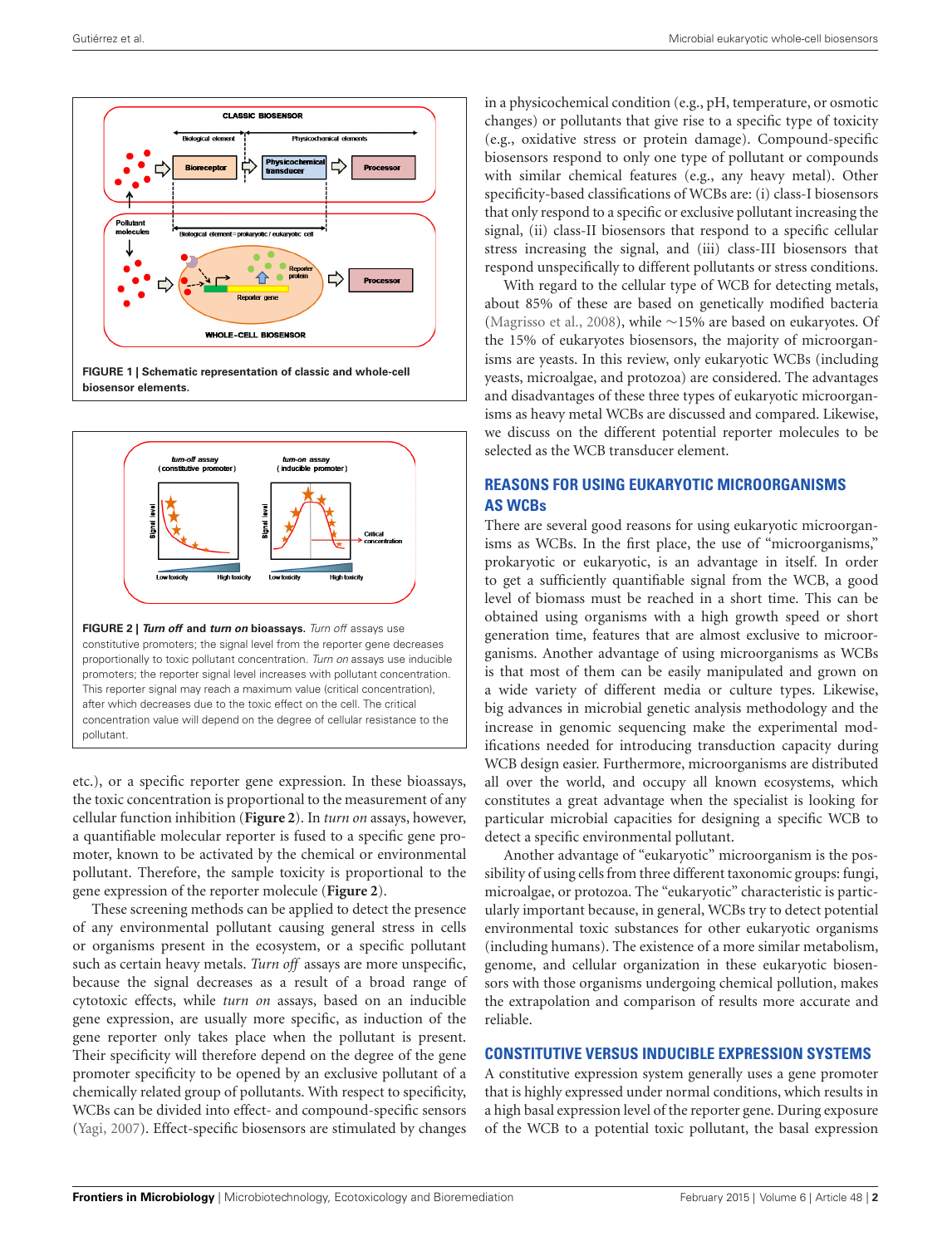level is decreased due to the toxic effect, so reduction in this parameter is correlated and inversely proportional to the environmental sample toxicity (**[Figure 2](#page-1-1)**). *Turn off* bioassays are based on this type of WCB, using gene constructs with constitutive promoters. Therefore, a constitutive WCB shows a general view of the degree of toxicity of the polluted sample based on unspecific metabolic alterations. This affects the general gene expression of the cell, slowing the growth rate, or inducing cell mortality and reducing the intensity of the reporter signal. Generally, the promoters selected for designing these WCBs are those regulating the gene expression of housekeeping genes, such as ribosomal proteins, cell structural proteins (e.g., tubulin, actin, etc.), or certain metabolism enzymes, which maintain gene expression at a sufficiently high and constant level.

The information given by constitutive systems offer applies only to the general toxicity of the sample or stress, and not to the nature of the toxic element, pollutant, or stressor. A constitutive WCB is included in class-III biosensors. Although these are not specific biosensors, they are useful for detecting the presence of toxicity or general stressors in an ecosystem.

Inducible systems use constructs which fuse an inducible promoter to a reporter gene. To design an inducible WCB, a specific promoter, which is only opened by a specific pollutant (or group of related pollutants), is selected to carry out the gene construct. In general, the gene expression level regulated by these types of inducible promoters is high, because the gene product originated may constitute an important part of the cellular defense against a particular stressor or toxic substance (**[Figure 2](#page-1-1)**). Selection of the ideal promoter to be used in the design of a WCB for detecting a specific pollutant requires prior analysis of the transcriptional capacities of the cell under that specific pollutant. Transcriptional data can be obtained from a cDNA gene-library construction or by using a microarray with RNA populations isolated from cells previously treated with the pollutant or stressor. These WCBs are classified as class-I biosensors, and present considerable specificity because they respond almost exclusively to one type of pollutant or stressor. They are very useful for monitoring specific environmental pollutants, but are more difficult to construct because there are very few gene promoters that respond exclusively to one type of compound.

## **SELECTING THE REPORTER GENE**

Another important element for designing any WCB is the selection of a reporter gene, with the transducer function that will convert the biological response into a detectable physicochemical signal. The most commonly used reporters, applied to eukaryotic microorganisms can be classified into two groups [\(Robbens](#page-6-6) [et al.,](#page-6-6) [2005\)](#page-6-6): (i) substrate-dependent reporters, and (ii) substrateindependent reporters or fluorescent proteins. Included in the first group are those reporters that are based on prokaryotic βgalactosidase enzymatic activity (adapted to eukaryotic cells) and eukaryotic luciferases. The gene encoding β-galactosidase (*lacZ* gene from the *Escherichia coli* lactose operon) is involved in the cleavage of the disaccharide lactose (galactose  $+$  glucose) but this enzyme can also use other substrates (related to lactose) that have been used to register gene expression. One of these is *o*-nitrophenol-β-D-galactopyranoside (ONPG), which releases

galactose and *o*-nitrophenol (yellow in color) after it is broken up by the β-galactosidase. The appearance of a yellow color reveals the presence of β-galactosidase activity and the gene expression of the *lacZ* reporter gene. The colorimetric reaction has a sensitivity level (or β-galactosidase detection limit) of about 100 pg, and can determine differences between the expression levels of a specific promoter under different conditions when it is fused with the *lacZ* reporter gene. Greater sensitivity (up to 12 fg) is obtained by using other substrates and fluorimetric analysis, such as methyllumbelliferyl-β-D-galactopyranoside (MUG) or fluorescein-di-β-D-galactopyranoside (FDG), which (after β-galactosidase activity) release free umbelliferone (a strongly fluorogenic compound) or fluorescein, respectively. The main problem with these fluorogenic reporter systems is their low permeability or penetration of the respective substrates into the cell; WCBs therefore, have to be lysed in order to measure the enzymatic activity or reporter gene expression.

With regard to eukaryotic luciferases, one of the most commonly used as a bioluminescent reporter is that of the firefly (*Photinus pyralis*; [Gu et al.,](#page-6-7) [2004\)](#page-6-7). This enzyme catalyzes a twostep oxidation reaction [\(Greer and Szalay,](#page-6-8) [2002\)](#page-6-8): the substrate luciferin (a benzothiazole) is converted to luciferyl-adenylate (active form), using ATP as a co-factor, and is then oxidated to oxiluciferin, emitting light (at 550–570 nm) that can be quantified by a luminometer. Likewise, addition of the substrate (luciferin) to the cell lysate is necessary for carrying out the bioassay. The addition of coenzyme A stabilizes the luminiscence signal for several minutes [\(Greer and Szalay,](#page-6-8) [2002\)](#page-6-8). The sensitivity level or detectable limit of this reporter gene is at subattomole concentrations (<10−<sup>18</sup> mol) and it also shows a linear response with regard to the concentration.

All these substrate-dependent reporters require substrate addition and cellular lysis (with the exception of one type of eukaryotic cells), which increases the laboriousness, the number of manipulation errors, the cost and the complexity of the bioassays. However, these bioassays (i.e., the luciferase–luciferin system) are among the most sensitive.

Reporter genes encoding fluorescent proteins are substrate independent reporters, and obtain an immediate signal without substrate addition and cellular lysis. The most popular and widely used fluorescent protein is the green fluorescent protein (GFP) isolated from the Pacific jellyfish *Aequoria victoria*. This intrinsically fluorescent protein can be heterologously expressed in both prokaryotic and eukaryotic systems, and has been selected as a reporter gene for many experiments, especially those using eukaryotic cells. A great advantage of using this reporter protein in bioassays is that there is no need to add exogenous substrates or cofactors to measure fluorescence. GFP is non-invasive and can be detected (by fluorescence microscopy) and quantified (by flow cytometry) in complete cells. However, GFP requires a longer time to get a stable fluorescence emission, and more time is needed to detect differences among the expression levels of different samples. On the other hand, once fluorescence stability is reached, it continues for a prolonged time, which might be a problem in toxicology studies where cell mortality occurs (biosensors with a constitutive system), because the GFP continues to fluoresce after the cells have died. **[Table 1](#page-3-0)** shows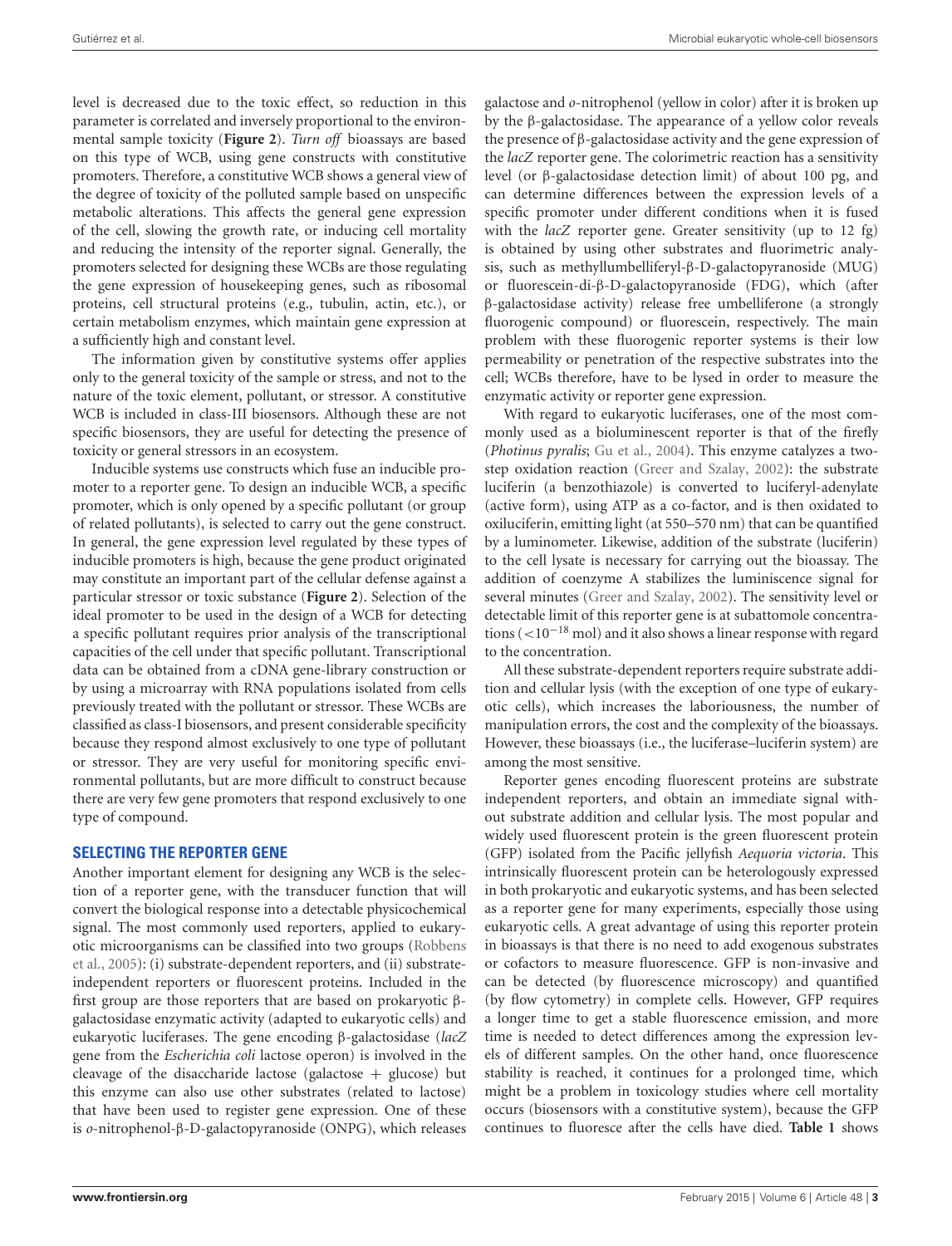#### <span id="page-3-0"></span>**Table 1 | Comparison of the advantages and disadvantages of different reporter genes used in WCBs.**

| Reporter gene                      | <b>Advantages</b>                                        | <b>Disadvantages</b>                                                                                           |
|------------------------------------|----------------------------------------------------------|----------------------------------------------------------------------------------------------------------------|
| β-Galactosidase(lacZ)              | Good stability<br>Sensitivity depending<br>on substrate. | Substrate dependent<br>Low permeability                                                                        |
|                                    | No ATP requirement                                       | Cellular Iysis<br>requirement                                                                                  |
| Eukaryotic luciferase<br>(luc)     | Rapid response                                           | Substrate dependent                                                                                            |
|                                    | Very high sensitivity                                    | $O2$ and ATP<br>requirement<br>Low permeability and<br>stability<br>Cellular Iysis<br>requirement <sup>1</sup> |
| Green Fluorescent<br>Protein (gfp) | Good stability                                           | Moderate sensitivity                                                                                           |
|                                    | Substrate<br>independent<br>No ATP requirement           | Lag-time for stable<br>fluorescence.<br>Fluorescence after cell<br>death                                       |
|                                    | No cellular lysis                                        | Autofluorescence<br>background                                                                                 |

<sup>1</sup>Not necessary in ciliates.

the advantages and disadvantages for each reporter gene used in eukaryotic WCBs.

#### **DESIGNING AN EUKARYOTIC HEAVY METAL WCBs**

On the basis of that has already been indicated, the eukaryotic whole cell to be selected as a WCB for heavy metal detection should have a high sensitivity to these inorganic pollutants. In general, cells that are highly sensitive to metals respond rapidly and intensely to metal stress. The best way to know the molecular basis of this response is to select the gene promoter to be used in the WCB construction. These gene promoters are usually elements of an inducible system, and respond strongly and specifically to metals. These genes constitute the first cellular defense against metals, and habitually correspond to metallic ion chelating molecules. Three main chelating molecules are involved in the cellular response to metals: glutathione (a tripeptide), phytochelatins (oligopeptides), and metallothioneins (proteins; [Gutiérrez et al.,](#page-6-9) [2008\)](#page-6-9). Promoters from genes encoding enzymes acting in glutathione or phytochelatin biosynthesis and those in the ribosomal synthesis of metallothioneins may both be good candidates when selecting strong inducible promoters to be used in heavy metal WCBs. Because metals may induce ROS, another option is to select gene promoters regulating the expression of antioxidant enzymes, such as superoxide dismutases, catalases, glutathione peroxidases, glutathione, and thioredoxin reductases, among others. Several of these genes are strongly induced by metals in eukaryotic microorganisms [\(Gutiérrez et al.,](#page-6-9) [2008\)](#page-6-9).

After selecting the type of eukaryotic microorganism for designing the WCB and the inducible gene promoter for carrying out the gene construct, the final step is to select the reporter gene. The two main reporter systems that are the best options for eukaryotic WCBs are: the eukaryotic luciferase or the GFP.

Selection of one or the other will depend on the requirements which may be greater sensitivity, higher stability, or a substrateindependent reporter (**[Table 1](#page-3-0)**). Finally, the WCB should be extensively tested with several different heavy metals (including metal mixtures) under different conditions (metal concentration, culture medium, or buffer composition, pH, temperature, etc.) and the chemo-luminescence or fluorescence signal emission by the WCB quantified and evaluated. Likewise, a final assessment of the WCB should be carried out using real environmental terrestrial or aquatic samples. This evaluation is of great importance for knowing whether or not the WCB is useful for detecting the presence of bioavailable metals in real complex environmental samples. However, this last decisive step is not usually carried out by the majority of researchers, who report exclusively experimental data obtained from using samples prepared in the laboratory. After all the bioassays are performed, the new WCB is ready to be applied to environmental metal pollution monitoring in the real world.

As well as the previous considerations, other general features and requirements must be taken into account for designing new heavy metal WCB, for example: (i) good specificity, or inclusion as class-I or -II biosensors; these respond specifically and exclusively to a particular metal or metal stress; (ii) good sensitivity, or with a minimum detectable metal concentration at or below the maximum allowable concentration of each heavy metal, as established by the European Directive (86/278/CEE), for soil, or by the World Health Organization for drinking water; (iii) reproducible results over time among different polluted samples; (iv) a rapid response (less than 1 h); (v) ease of use, with a simple methodology to detect/quantify the metal in the sample; and (vi) longevity or stability (the biosensor must maintain sensor capacity during the whole monitoring test).

## **YEASTS AS HEAVY METAL WCBs**

Yeasts are well-known eukaryotic microbial models that are widely used in toxicology and basic biological studies. Among them, *Saccharomyces cerevisiae* is the most widely used eukaryotic microorganism in biotechnology and bioengineering, and some authors [\(Walmsley and Keenan,](#page-7-4) [2000\)](#page-7-4) consider that it has certain advantages as a biosensor when exposed to the real world. For instance, it is a robust microorganism with a high physicochemical tolerance and good genetic tools that make possible the construction of genetically engineered yeasts with properties that are optimized for being better biosensors.

However, like prokaryotes, these have a cell wall that protects the cell and acts as a selective barrier to the entry of very different molecules (including substrates used by the biosensor transducer system), which makes transducer signal emission more difficult. Therefore, it is necessary to increase cell wall permeability before using them as WCBs, which constitutes an additional difficulty. Mutants with enhanced cell permeability can be used for this purpose [\(Terziyska et al.,](#page-7-5) [2000;](#page-7-5) [Walmsley and Keenan,](#page-7-4) [2000\)](#page-7-4).

Despite the advantages shown for these eukaryotic microorganisms, few WCBs have been designed using yeasts, and, as occurs with bacteria, they have been used almost exclusively as the bioreceptor element in the construction of classic biosensors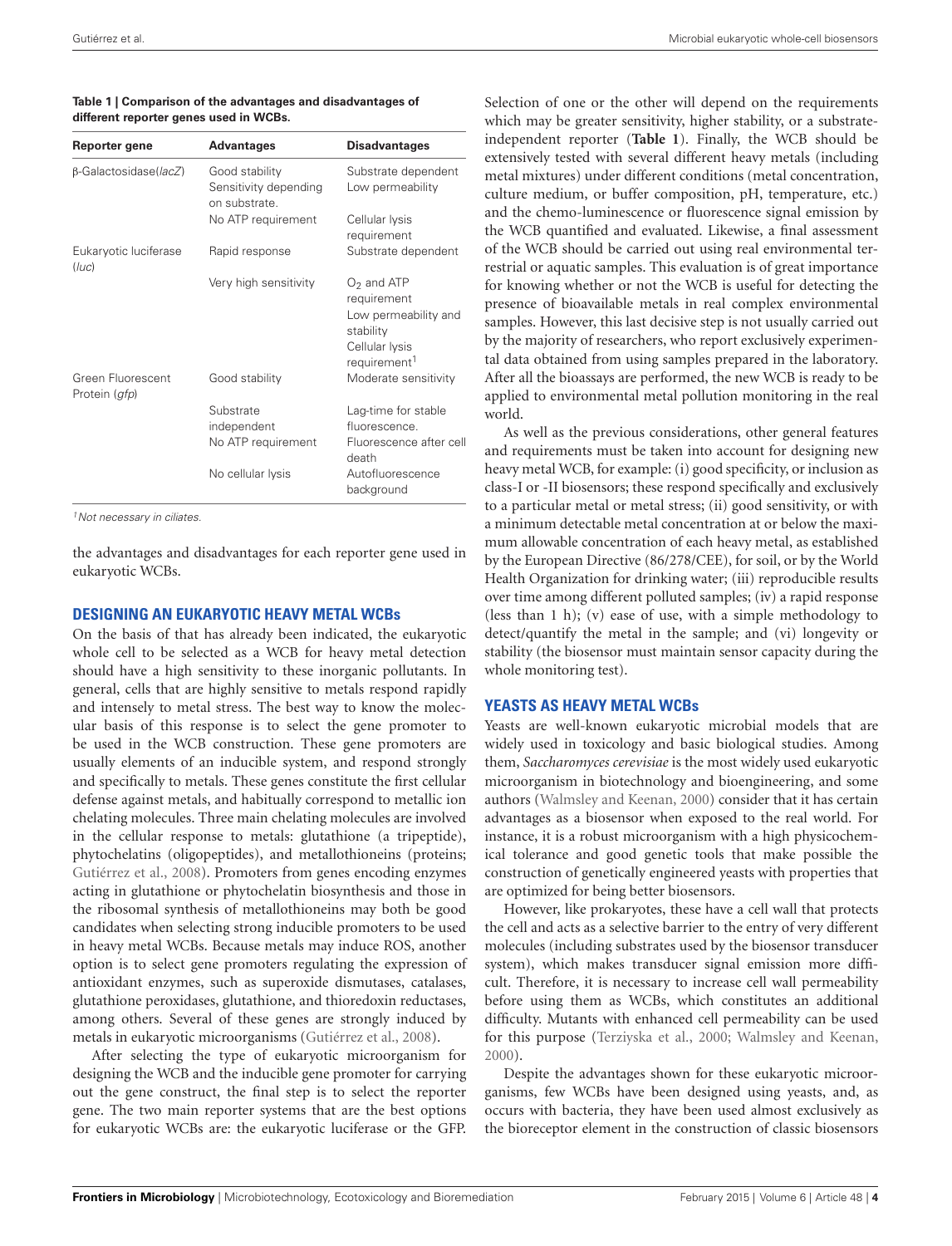[\(Baronian,](#page-6-10) [2004\)](#page-6-10). Therefore, only a few cases of real WCBs using yeasts can be described.

A WCB using *S. cerevisiae* cells and GFP as the reporter protein was developed to detect copper ions [\(Shetty et al.,](#page-6-11) [2004\)](#page-6-11), using the transcriptional activator protein Ace1 present in this yeast to control expression of the reporter gene *gfp*. When Cu ions are present in the sample, the AC1 protein activates the *cup1* promoter located upstream from the *gfp* gene, thereby inducing GFP production. This construct (*Pcup1::gfp*) is included in a plasmid. This system can detect  $Cu^{2+}$  at concentrations as low as 0.5  $\mu$ M, and is selective for Cu<sup>2+</sup> over other metals (except for Ag2+; [Shetty et al.,](#page-6-11) [2004\)](#page-6-11). Another similar *S. cerevisiae* WCB for  $Cu<sup>2+</sup>$  detection has been constructed using the same promoter (*cup1*) but a different reporter gene (luciferase), with a similar limit of detection of about 0.5  $\mu$ M, for Cu<sup>2+</sup> ions was reported [\(Roda et al.,](#page-6-12) [2011\)](#page-6-12).

From a microarray gene expression analysis, under  $Cd^{2+}$  treatment, of the methylotrophic yeast *Hansenula polymorpha*, several over-expressed genes were selected. A comparative analysis of these revealed that the promoter from the *SEO1* gene (with an unknown cellular function), fused with the GFP gene, was the reporter construct with the highest GFP expression level with regard to other promoters tested [\(Park et al.,](#page-6-13) [2007\)](#page-6-13). The limit of detection for Cd<sup>2+</sup> using this reporter system was about 1  $\mu$ M, and is not specific for  $Cd^{2+}$  because it is also inducible by  $As^{3+}$ , while the *SEO1* promoter from *S. cerevisiae* revealed that this is inducible by  $As^{3+} > Cd^{2+} > Hg^{2+}$ , being, likewise, unspecific for cadmium.

#### **MICROALGAE AS HEAVY METAL WCBs**

WCBs based on microalgae are much scantier. These photosynthetic microorganisms have been used as toxicity reporters in many classic biosensors (with a physicochemical transducer) because of their sensitivity to pesticides and metals. In general, these microorganisms constitute the bioreceptor element of the classic biosensor as an integrated whole cell sensor.

Microalgae are important in biosensor construction for marine applications [\(Kröger and Law,](#page-6-14) [2005\)](#page-6-14). For instance, *Chlorella vulgaris* coupled to an optic fiber signal has been used to detect chlorophenols or pesticides [\(Védrine et al.,](#page-7-6) [2003\)](#page-7-6). Likewise, using this last immobilized whole-cell microalgae, a novel conductometric biosensor, based on alkaline phosphatase activity, has been designed to detect  $Cd^{2+}$  ions in aquatic habitats [\(Chouteau](#page-6-15) [et al.,](#page-6-15) [2004\)](#page-6-15). For monitoring  $Cu^{2+}$  in reservoirs and water supplies the chlorophyta *Dictyosphaerium chlorelloides* has been used with an optic fiber coupled to a flow cell or a microwell-plate reader [\(Peña-Vázquez et al.,](#page-6-16) [2010\)](#page-6-16). Likewise, electrochemical (amperometric) biosensing systems for detecting toxic chemicals (toluene,  $Cu^{2+}$ , or Ni<sup>2+</sup>) have been developed on the basis of motility of the flagellate microalga *Chlamydomonas reinhardtii* [\(Shitanda et al.,](#page-7-7) [2005\)](#page-7-7).

In many of these microorganisms, it is likely that the loss of usable genetic tools for bioengineering considerably limits the possible construction of WCBs; in fact, when they are used as bioreceptor elements in classic biosensors, they are usually wild type strains. There is, however, an exception related to the wellknown microalgae model *C. reinhardtii*. In this unicellular alga,

novel biorecognition elements suitable for herbicide sensing were obtained after mutation targeted at the photosystem-II D1 protein [\(Lambreva et al.,](#page-6-17) [2013\)](#page-6-17). Unfortunately, similar experiments using this more suitable microalga model have not yet been carried out for environmental heavy metal monitoring, even though studies have already been done on metal toxicity in this microorganism [\(Aksmann et al.,](#page-6-18) [2014;](#page-6-18) [De Schamphelaere et al.,](#page-6-19) [2014\)](#page-6-19). In the last one [\(De Schamphelaere et al.,](#page-6-19) [2014\)](#page-6-19), the authors compare Pb2<sup>+</sup> sensitivity levels in three microalgae species (including *C. reinhardtii*). [Aksmann et al.](#page-6-18) [\(2014\)](#page-6-18) report an expression gene analysis of antioxidant enzymes: superoxide dismutase, catalase, and ascorbate peroxidase, under oxidative stress induced by  $Cd^{2+}$ , together with an analysis of photosynthetic activity in this alga.

We therefore believe that this biotechnological aspect of microalgae has not been sufficiently exploited in view of the fact that they have enough qualities to be considered as good potential heavy metal WCBs.

#### **PROTOZOA AS HEAVY METAL WCBs**

Among protozoa, ciliates have been extensively used in ecotoxicological studies [\(Gutiérrez et al.,](#page-6-9) [2008\)](#page-6-9). As well as all the previously mentioned, advantages of being a "eukaryotic microorganism," ciliates also have at least, two additional advantages. Firstly, unlike bacteria, yeasts, or microalgae, ciliates are microorganisms without a cell wall in their vegetative stage. A major limitation to using microorganisms with cell walls as WCBs is the diffusion of substrates or molecules through the cell wall, resulting in a lower signal emission or less effective cell response. To prevent this, cells have to be permeabilized by physicochemical or enzymatic methods. The use of ciliates might therefore avoid or diminish this serious problem; the absence of a wall in these eukaryotic microorganisms results in greater sensitivity to environmental pollutants and a faster cell response [\(Martin-Gonzalez et al.,](#page-6-1) [1999;](#page-6-1) [Gutiérrez et al.,](#page-6-20) [2003\)](#page-6-20). Secondly, ciliates are eukaryotic cells with a series of metabolic traits that are more similar to those of human cells than bacteria, microalgae, or yeasts. Results obtained after completing genome sequencing projects in two ciliate models, *Tetrahymena thermophila* and *Paramecium tetraurelia* [\(Aury et al.,](#page-6-21) [2006;](#page-6-21) [Eisen et al.,](#page-6-22) [2006\)](#page-6-22), show that they share a higher degree of functional conservation with human genes than do other eukaryotic microbial models, such as yeasts; humans and *T. thermophila* share more ortholog genes with each other (about 2,280) than are shared between humans and *S. cerevisiae* [\(Eisen et al.,](#page-6-22) [2006\)](#page-6-22). It would therefore seem that this similarity with human biology makes it more reasonable to use them in ecotoxicological studies or as WCBs. Furthermore, ciliates are cosmopolitan microorganisms living in aquatic or terrestrial ecosystems, and can be used as WCBs for monitoring pollutants in both habitats. Likewise, these microorganisms have been widely used in heavy metal ecotoxicology [\(Gutiérrez et al.,](#page-6-9) [2008,](#page-6-9) [2011\)](#page-6-23).

*Tetrahymena thermophila* has five metallothionein (MT) gene isoforms. Two of these (*MTT1* and *MTT5*) are preferably overexpressed under  $Cd^{2+}$  or Pb<sup>2+</sup> stress, respectively, though they are also induced by other metals [\(Díaz et al.,](#page-6-24) [2007;](#page-6-24) [Gutiérrez](#page-6-23) [et al.,](#page-6-23) [2011\)](#page-6-23). Both genes, but mainly *MTT5*, respond quickly and strongly to metal stress, and their promoter regions are good candidate for designing heavy metal WCBs. The first two ciliate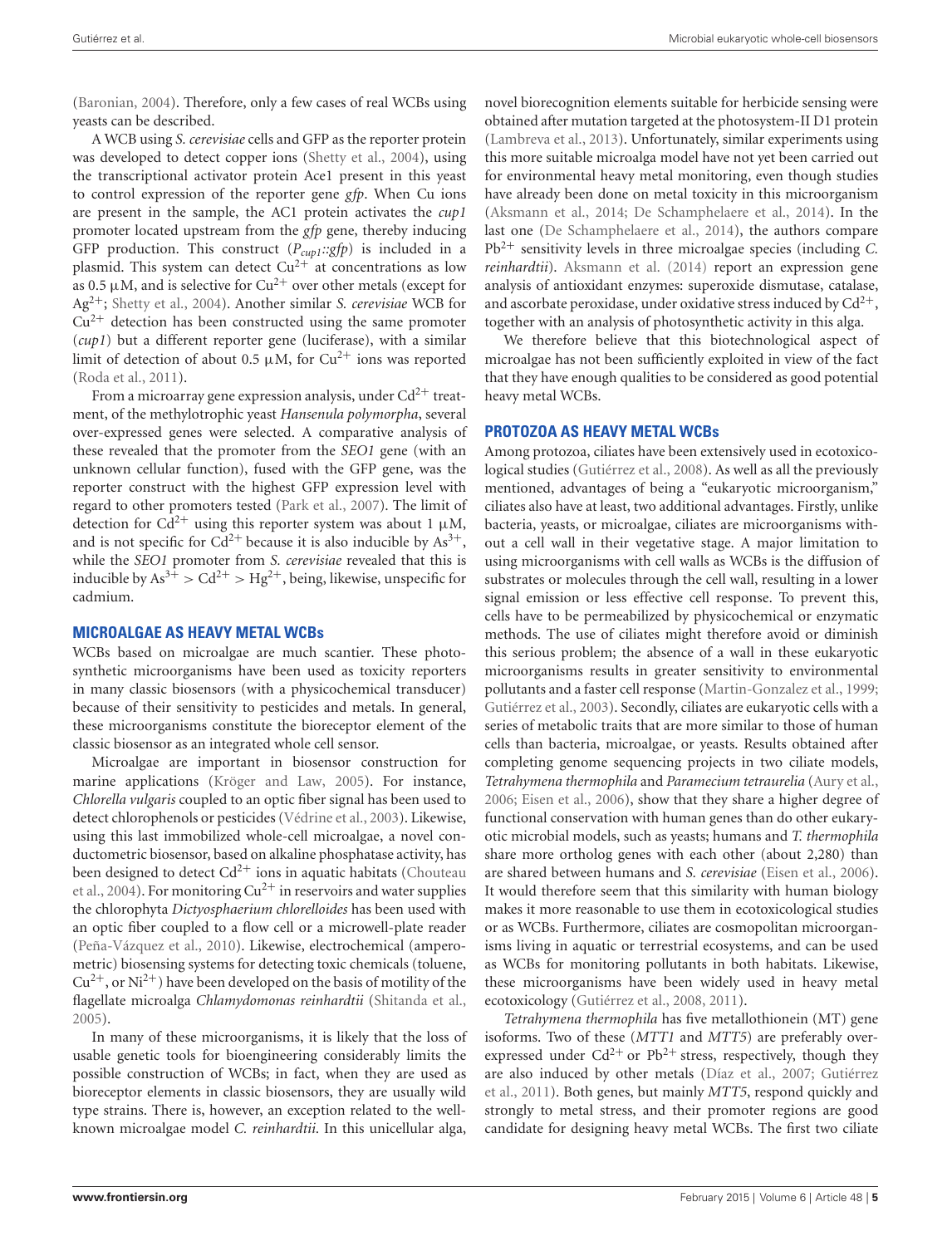WCBs to detect metal environmental pollution were reported in 2011 [\(Amaro et al.,](#page-6-25) [2011\)](#page-6-25), using the *MTT1* or *MTT5* gene promoter from *T. thermophila* and luciferase as reporter gene. These transformed strains were used to design *turn on* bioassays to detect heavy metals in polluted soils and aquatic samples. Validation of these WCBs was carried out using artificial and natural (soil or aquatic) samples, including methods to detect false positives and negatives. A second type of *T. thermophila* WCB has been constructed with *MTT1* gene promoter and the GFP as the reporter molecule [\(Amaro et al.,](#page-6-26) [2014\)](#page-6-26). A comparative analysis of both types of WCBs reveals that: (i) the minimal exposure time to obtain a detectable signal is 1 h for luciferase WCB (MTT1Luc or MTT5Luc strains) and 2 h for GFP-WCB, indicating a faster response in those with luciferase as the reporter gene; (ii) the minimum detectable  $Cd^{2+}$  concentration is about 5–25 nM in luciferase WCBs, and 445 nM in GFP-WCBs, so luciferase WCBs are more sensitive than GFP-WCBs; (iii) the bioluminescence emission from luciferase WCB viable cells is up to 5  $\mu$ M Cd<sup>2+</sup>, while cells with fluorescence emission (GFP-WCB) are viable up to 15  $\mu$ M Cd<sup>2+</sup>. GFP-WCB cells are more resistant to Cd<sup>2+</sup> than MTT5Luc or MTT1Luc strains, because they have a higher copy number (with plasmid constructs) of *MTT1* or *MTT5* genes [\(Amaro et al.,](#page-6-26) [2014\)](#page-6-26).

All these results indicate the great potential of ciliates as WCBs for monitoring metals in environmental polluted samples, and most probably other pollutants.

# **A COMPARATIVE ANALYSIS**

Although the three types of eukaryotic microorganisms (yeasts, microalgae, or ciliates) can be used as WCBs for heavy metal monitoring, they all have their advantages and disadvantages with respect to the others. The most significant are:

(i) Cell wall *versus* permeability. Unlike in ciliated protozoa, the presence of a cell wall in yeasts and microalgae may require a preliminary permeabilization process to facilitate the transit of the pollutant through the cell wall or membrane. This might disturb the response of the cell used as a WCB. Likewise, in order to obtain the reporter signaling in substrate-dependent reporters, the substrate must cross the cell wall and reach the cytoplasm, where the enzymatic reaction takes place, or be added to lysated cells. The substrate for eukaryotic luciferase, D-luciferin, is membrane-permeant only in its protonated form (pH 5); at neutral pH, it crosses the plasma membrane very slowly. For this reason, most luciferase-based bioassays are performed using cell extracts [\(Van der Meer et al.,](#page-7-8) [2004\)](#page-7-8) or with permeabilized cells [\(Lagido et al.,](#page-6-27) [2001\)](#page-6-27). As cell walls are absent in the vegetative phase, ciliates have a great advantage over other potential eukaryotic WCBs, because there is no need for any preliminary permeabilization treatment or cellular lysis. Permeabilization or cellular lysis is not necessary for *T. thermophila* used as a WCB with luciferase as the reporter gene, because the luciferin crosses through the cell pellicle. In this ciliate, luciferase activity can be measured as efficiently in intact viable cells as in permeabilized cells, and similar induction *in vivo* and *in vitro* is observed [\(Amaro et al.,](#page-6-25) [2011\)](#page-6-25). The efficient

uptake of luciferin by *T. thermophila* makes this microorganism a more flexible WCB than other established eukaryotic biosensors.

(ii) Specificity *versus* sensitivity. The majority of WCBs respond to two or more metals, although some of them show greater specificity [\(Corbisier et al.,](#page-6-28) [1999;](#page-6-28) [Tom-Petersen et al.,](#page-7-9) [2001;](#page-7-9) [Ivask et al.,](#page-6-29) [2009\)](#page-6-29). Finding a gene promoter that responds exclusively to one metal is difficult, because of the complex cell interactions that take place during stress response, mainly in eukaryotic cells. Contaminated ecosystems are often polluted with a mixture of metals rather than a single one [\(Preston et al.,](#page-6-30) [2000;](#page-6-30) [Fairbrother et al.,](#page-6-31) [2007\)](#page-6-31). For this reason, one valuable aim of environmental biomonitoring may be to determine the overall toxicity of a sample rather than the specific metals present. Metal specificity is therefore not so important when designing a WCB to be used for monitoring environmental metal pollution. On the other hand, the sensitivity level of the WCB is of great importance when trying to detect metals present in very low concentrations, mainly those that are lower than the maximum allowable metal concentrations established for any ecosystem by international commissions. A comparative analysis of the ranking of sensitivity values to different heavy metals among reported eukaryotic WCBs shows that (a) with regard to the metaloid As5+, the *T. thermophila* MTT5Luc strain (with the reporter construct *MTT5::LucFF*) is the eukaryotic WCB with the highest sensitivity (25 nM; [Amaro et al.,](#page-6-25) [2011\)](#page-6-25); (b) something similar occurs for  $\text{Zn}^{2+}$  (0.5  $\mu$ M) in the *T. thermophila* MTT1Luc strain (with *MTT1::LucFF* construct), for Cd<sup>2+</sup> (5 nM) in the *T. thermophila* MTT5Luc strain, for  $Hg^{2+}$  $(0.25 \text{ nM})$  in the MTT1Luc strain and for Pb<sup>2+</sup>  $(0.5 \text{ nM})$ in the MTT5Luc strain [\(Amaro et al.,](#page-6-25) [2011\)](#page-6-25); (c) with regard to Cu2<sup>+</sup> ions, it is the *S. cerevisiae* WCB (strain with the *cup::gfp* construct) that has the greatest sensitivity to this metal (0.5  $\mu$ M; [Shetty et al.,](#page-6-11) [2004\)](#page-6-11). To sum up, among the eukaryotic microorganisms used as WCBs, ciliates are generally the most sensitive to heavy metals or respond to the lowest metal concentrations.

## **CONCLUDING REMARKS**

From this review on eukaryotic WCBs, the following general conclusions can be drawn:

(i) eukaryotic microorganisms used as WCBs have certain advantages over prokaryotic cells. Among them, extrapolation of the results to higher eukaryotic organisms is more reliable than using bacteria; (ii) inducible systems are more appropriate for designing heavy metal WCBs; (iii) the decision as to whether to use substrate-dependent or independent reporters will be determined by the greater or lesser capacity for permeability of the substrate through the wall or membrane of the cellular system used as WCB; (iv) in general, few WCBs are validated using bioassays with real environmental samples; (v) the biotechnology for using microalgae as WCBs is still underdeveloped, although these photosynthetic microorganisms have a great potential as biosensors based on genetic constructs involving photosynthesis genes; (vi) ciliates are eukaryotic microorganisms that have a series of advantages over yeasts or microalgae for designing heavy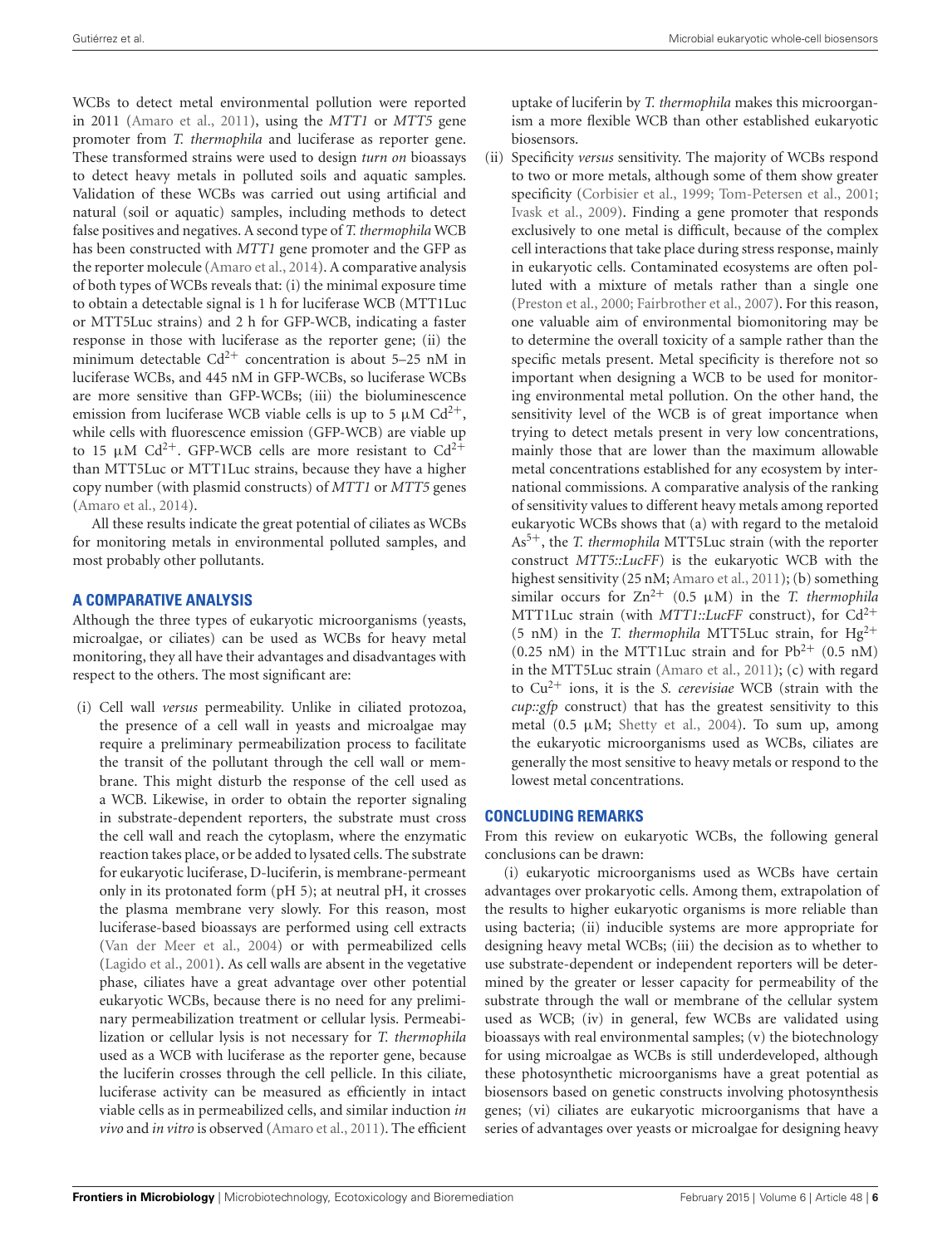metal WCBs; and (vii) with regard to heavy metal WCBs for use in real environmental polluted samples, the capacity for sensitivity of the biosensor is more important than its level of specificity to a metal.

The future development of eukaryotic WCBs for environmental metal pollution monitoring could be considerably furthered by applying a synthetic biology approach. This would facilitate the design of WCBs with multi-input systems based on two or more regulatory gene promoters in the same gene construct, thereby increasing the capacity of the biosensor for detecting several different pollutants.

#### **AUTHOR CONTRIBUTIONS**

The review was conceived and written equally by the three authors.

#### **ACKNOWLEDGMENTS**

We wish to thank MINECO (Spanish Ministry of Economy) for financial support (grant CGL2008-00317/BOS) to Juan C. Gutiérrez.

#### **REFERENCES**

- <span id="page-6-18"></span>Aksmann, A., Pokora, W., Bascik-Remisiewicz, A., Dettlaff-Pokora, A., Wielgomas, B., Dziadziusko, M., et al. (2014). Time-dependent changes in antioxidative enzyme expression and photosynthetic activity of *Chlamydomonas reinhardtii* cells under acute exposure to cadmium and anthracene. *Ecotoxicol. Environ. Saf.* 110C, 31–40. doi: 10.1016/j.ecoenv.2014.08.005
- <span id="page-6-25"></span>Amaro, F., Turkewitz, A. P., Martin-Gonzalez, A., and Gutiérrez, J. C. (2011). Whole-cell biosensors for detection of heavy metal ions in environmental samples based on metallothionein promoters from *Tetrahymena thermophila*. *Microb. Biotechnol.* 4, 513–522. doi: 10.1111/j.1751-7915.2011. 00252.x
- <span id="page-6-26"></span>Amaro, F., Turkewitz, A. P., Martin-Gonzalez, A., and Gutiérrez, J. C. (2014). Functional GFP-metallothionein fusion protein from *Tetrahymena thermophila*: a potential whole-cell biosensor for monitoring heavy metal pollution and a cell model to study metallothionein overproduction effects. *Biometals* 27, 195–205. doi: 10.1007/s10534-014-9704-0
- <span id="page-6-21"></span>Aury, J. M., Jaillon, O., Duret, L., Noel, B., Jubin, C., Porcel, B. M., et al. (2006). Global trends of whole-genome duplications revealed by the ciliate *Paramecium tetraurelia*. *Nature* 444, 171–178. doi: 10.1038/nature05230
- <span id="page-6-10"></span>Baronian, K. H. R. (2004). The use of yeast and moulds as sensing elements in biosensors. *Biosens. Bioelectron.* 19, 953–962. doi: 10.1016/j.bios.2003.09. 010
- <span id="page-6-4"></span>Belkin, S. (2003). Microbial whole-cell sensing systems of environmental pollutants. *Curr. Opin. Microbiol.* 6, 206–212. doi: 10.1016/S1369-5274(03)00059-6
- <span id="page-6-15"></span>Chouteau, C., Dzyadevych, S., Chovelon, J-M., and Durrieu, C. (2004). Development of novel conductometric biosensors based on immobilised whole cell *Chlorella vulgaris* microalgae. *Biosens. Bioelectron.* 19, 1089–1096. doi: 10.1016/ j.bios.2003.10.012
- <span id="page-6-28"></span>Corbisier, P., van der Lelie, D., Borremans, B., Provoost, A., de Lorenzo, V., Brown, N. L., et al. (1999). Whole cell- and protein-based biosensors for the detection of bioavailable heavy metals in environmental samples. *Anal. Chim. Acta* 387, 235–244. doi: 10.1016/S0003-2670(98)00725-9
- <span id="page-6-19"></span>De Schamphelaere, K. A. C., Nys, C., and Janssen, C. R. (2014). Toxicity of lead (Pb) to freshwater green algae: development and validation of a bioavailability model and inter-species sensitivity comparison. *Aquat. Toxicol.* 155, 348–359. doi: 10.1016/j.aquatox.2014.07.008
- <span id="page-6-24"></span>Díaz, S., Amaro, F., Rico, D., Campos, V., Benitez, L., Martin-Gonzalez, A., et al. (2007). Tetrahymena metallothioneins fall into two discrete subfamilies. *PLoS ONE* 2:e291. doi: 10.1371/journal.pone.0000291
- <span id="page-6-22"></span>Eisen, J. A., Coyne, R. S., Wu, M., Wu, D., Thiaragarajan, M., Wortman, J. R., et al. (2006). Macronuclear genome sequence of the ciliate *Tetrahymena thermophila*, a model eukaryote. *PLoS Biol.* 4:e286. doi: 10.1371/journal.pbio.0040286
- <span id="page-6-31"></span>Fairbrother, A., Wenstel, R., Sappington, K., and Wood, W. (2007). Framework for metals risk assessment. *Ecotoxicol. Environ. Saf.* 68, 145–227. doi: 10.1016/ j.ecoenv.2007.03.015
- <span id="page-6-8"></span>Greer, L. F., and Szalay, A. A. (2002). Imaging of light emission from the expression of luciferases in living cells and organisms: a review. *Luminescence* 17, 43–74. doi: 10.1002/bio.676
- <span id="page-6-7"></span>Gu, M. B., Mitchell, R. J., and Kim, B. C. (2004). Whole-cell-based biosensors for environmental biomonitoring and application. *Adv. Biochem. Eng. Biotechnol.* 87, 269–305. doi: 10.1007/b13533
- <span id="page-6-23"></span>Gutiérrez, J. C., Amaro, F., Diaz, S., de Francisco, P., Cubas, L. L., and Martin-Gonzalez, A. (2011). Ciliate metallothioneins: unique microbial eukaryotic heavy-metal-binder molecules. *J. Biol. Inorg. Chem.* 16, 1025–1034. doi: 10.1007/s00775-011-0820-9
- <span id="page-6-9"></span>Gutiérrez, J. C., Martin-Gonzalez, A., Diaz, S., Amaro, F., Ortega, R., Gallego, A., et al. (2008). "Ciliates as cellular tools to study the eukaryotic cell-heavy metal interactions," in *Heavy Metal Pollution*, eds S. E. Brown and W. C. Welton (New York, NY: Nova Science Publishers), 1–44.
- <span id="page-6-20"></span>Gutiérrez, J. C., Martin-Gonzalez, A., Diaz, S., and Ortega, R. (2003). Ciliate as potential source of cellular and molecular biomarker/biosensors for heavy metal pollution. *Eur. J. Protistol.* 39, 461–467. doi: 10.1078/0932-4739- 00021
- <span id="page-6-0"></span>Hill, M. K. (2004). *Understanding Environmental Pollution. A Primer*. Cambridge: Cambridge University Press.
- <span id="page-6-29"></span>Ivask, A., Rolova, T., and Kahru, A. (2009). A suite of recombinant luminescent bacterial strains for the quantification of bioavailable heavy metals and toxicity testing. *BMC Biotechnol.* 9:41. doi: 10.1186/1472-6750-9-41
- <span id="page-6-14"></span>Kröger, S., and Law, R. J. (2005). Biosensors for marine applications. We all need the sea, but does the sea need biosensors? *Biosens. Bioelectron.* 20, 1903–1913. doi: 10.1016/j.bios.2004.08.036
- <span id="page-6-27"></span>Lagido, C., Pettitt, J., Porter, A. J., Paton, G. I., and Glover, L. A. (2001). Development and application of bioluminescent *Caenorhabditis elegans* as multicellular eukaryotic biosensors. *FEBS Lett.* 493, 36–39. doi: 10.1016/S0014- 5793(01)02271-2
- <span id="page-6-17"></span>Lambreva, M. D., Giardi, M. T., Rambaldi, I., Antonacci, A., Pastorelli, S., Bertalan, I., et al. (2013). A powerful molecular engineering tool provided efficient *Chlamydomonas* mutants as bio-sensing elements for herbicides detection. *PLoS ONE* 8:e61851. doi: 10.1371/journal.pone.0061851
- <span id="page-6-2"></span>Leonard, S. S., Harris, G. K., and Shi, X. (2004). Metal-induced oxidative stress and signal transduction. *Free Radic. Biol. Med.* 12, 1921–1942. doi: 10.1016/ j.freeradbiomed.2004.09.010
- <span id="page-6-5"></span>Magrisso, S., Erel, Y., and Belkin, S. (2008). Microbial reporters of metal bioavailability. *Microb. Biotechnol.* 1, 320–330. doi: 10.1111/j.1751-7915.2008.00022.x
- <span id="page-6-1"></span>Martin-Gonzalez, A., Diaz, S., Jareño, C., and Gutiérrez, J. C. (1999). The use of protists in ecotoxicology. *Recent Res. Dev. Microbiol.* 3, 93–111.
- <span id="page-6-13"></span>Park, J-N., Sohn, M. J., Oh, D-B., Kwon, O., Rhee, S. K., Hur, C-G., et al. (2007). Identification of the cadmium-inducible *Hansenula polymorpha* SEO1 gene promoter by transcriptome analysis and its application to whole-cell heavy metal detection systems. *Appl. Environ. Microbiol.* 73, 5990–6000. doi: 10.1128/AEM.00863-07
- <span id="page-6-16"></span>Peña-Vázquez, E., Perez-Conde, C., Costas, E., and Moreno-Bondi, M. C. (2010). Development of a microalgal PAM test method for Cu(II) in waters: comparison of using spectrofluorometry. *Ecotoxicology* 19, 1059–1065. doi: 10.1007/s10646- 010-0487-y
- <span id="page-6-30"></span>Preston, S., Coad, N., Townend, J., Killham, K., and Paton, G. I. (2000). Biosensing the acute toxicity of metal interactions: are they additive, synergistic or antagonistic? *Environ*. *Toxicol. Chem.* 19, 775–780. doi: 10.1002/etc.5620190332
- <span id="page-6-3"></span>Pulido, M. D., and Parrish, A. R. (2003). Metal-induced apoptosis: mechanisms. *Mutat. Res.* 533, 227–241. doi: 10.1016/j.mrfmmm.2003.07.015
- <span id="page-6-6"></span>Robbens, J., Maras, M., Laureyn, W., Blust, R., and De Coen, W. (2005). "Whole cell biosensors for (eco)toxicity screening: alternatives for the future," in *Technical Proceedings of the 2005 NSTI Nanotechnology Conference and Trade Show*, Vol. 1 (Austin, TX: Nano Science and Technology Institute), 497–500.
- <span id="page-6-12"></span>Roda, A., Roda, B., Cevenini, L., Michelini, E., Mezzanotte, L., Reschiglian, P., et al. (2011). Analytical strategies for improving the robustness and reproducibility of bioluminescent microbial bioreporters. *Anal. Bioanal. Chem.* 401, 201–211. doi: 10.1007/s00216-011-5091-3
- <span id="page-6-11"></span>Shetty, R. S., Deo, S. K., Liu, Y., and Daunert, S. (2004). Fluorescence-based sensing system for copper using genetically engineered living yeast cells. *Biotechnol. Bioeng.* 88, 664–670. doi: 10.1002/bit.20331